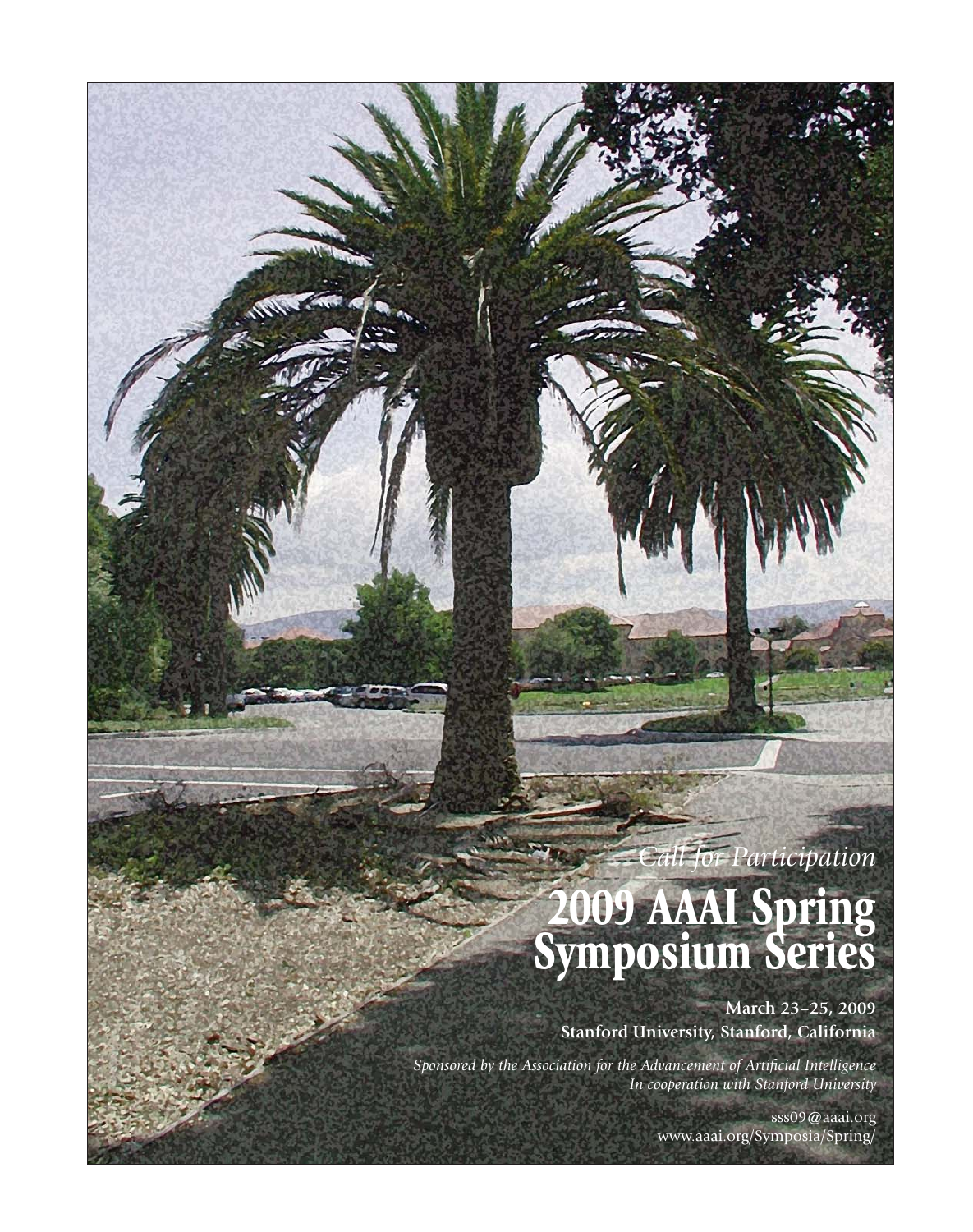#### **Deadlines Common to All Symposia**

- ❏ October 3, 2008: Submission Deadline
- ❏ November 7, 2008: Notification of Acceptance
- ❏ January 16, 2009: Final Electronic Camera-Ready Copy Due



THE ASSOCIATION FOR the Advancement of Artificial Intelligence, in cooperation with Stanford University's Computer Science Department, is pleased to present its 2009 Spring Symposium Series, to be held Monday through Wednesday, March 23–25, 2009 at Stanford University in Stanford, California. The titles of the nine symposia in this symposium series are:

- Agents that Learn from Human Teachers
- Benchmarking of Qualitative Spatial and Temporal Reasoning Systems
- Experimental Design for Real-World Systems
- Human Behavior Modeling
- Intelligent Event Processing
- Intelligent Narrative Technologies II
- Learning by Reading and Learning to Read
- Social Semantic Web: Where Web 2.0 Meets Web 3.0
- Technosocial Predictive Analytics

An informal reception will be held on Monday, March 23. A general plenary session, in which the highlights of each symposium will be presented, will be held on Tuesday, March 24. Symposia will be limited to between forty and sixty participants. Each participant will be expected to attend a single symposium. Working notes or AAAI technical reports will be prepared and distributed to participants in each symposium. In addition to invited participants, a limited number of interested parties will be able to register in each symposium on a first-come, first-served basis. Registration information will be available in December. To obtain registration information, write to:

AAAI Spring Symposium Series 445 Burgess Drive Menlo Park, CA 94025-3442 USA *Voice:* 650-328-3123 *Fax:* 650-321-4457 sss09@aaai.org www.aaai.org/Symposia/Spring/

#### **Submission Date**

Submissions for the symposia are due on October 3, 2008. Notification of acceptance will be given by November 7, 2008. Material to be included in the working notes or technical report of the symposium must be received by January 16, 2009.

Please see the appropriate section in each symposium description for specific submission requirements.

#### **Author Formatting Instructions**

Final electronic camera copy must be submitted in AAAI style. Templates, macros, and formatting instructions are located on the AAAI web site:

■ www.aaai.org/Publications/Author/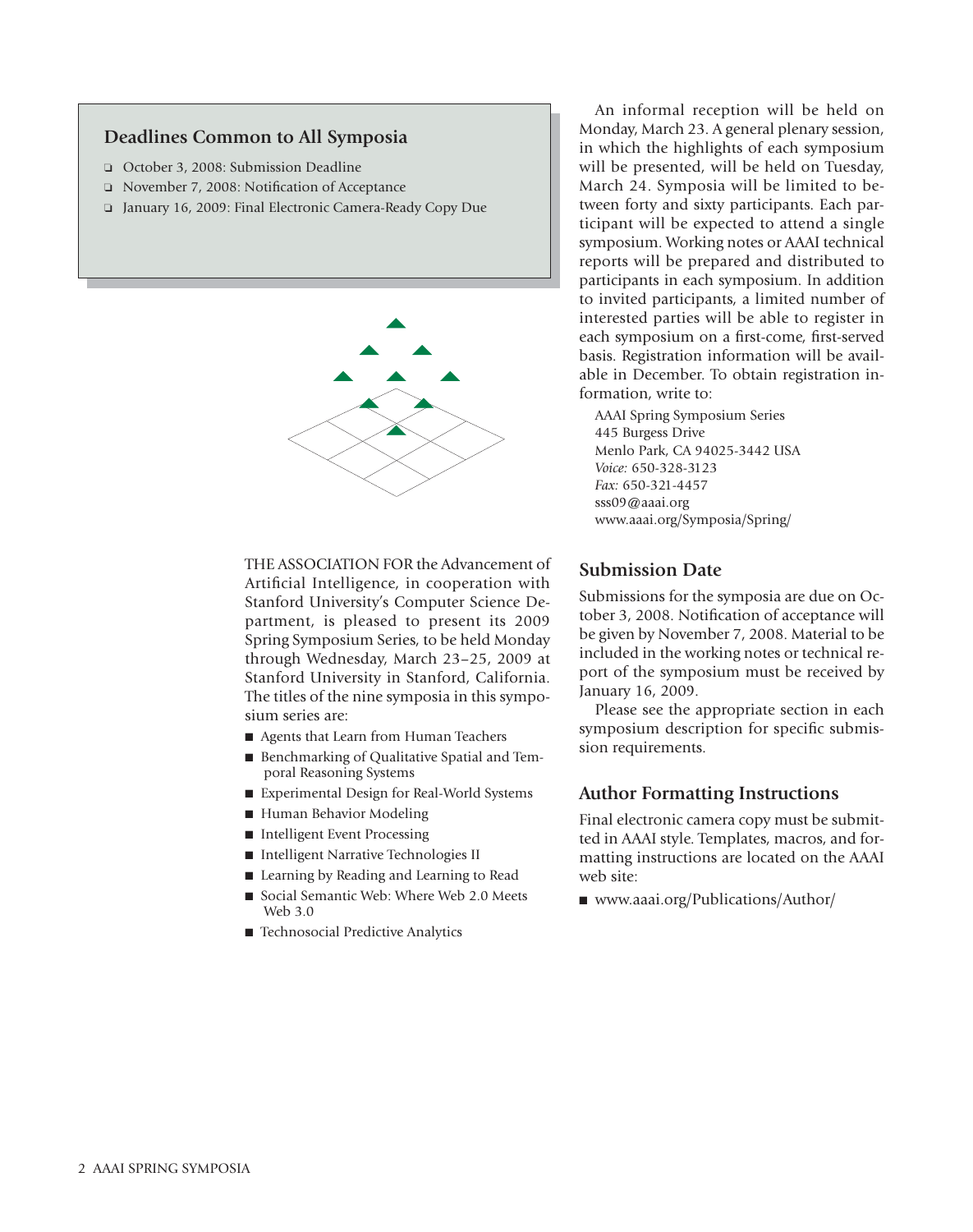Example of the successful application of intelligent successful application of intelligent application of intelligent (physical and virtual). It will be impossible to earning will be a key component to the successful application of intelligent agents in everyday human environments give machines all of the knowledge and skills a priori that they will need to serve useful long term roles in our dynamic world. The ability for everyday users, not experts, to guide them easily will be key to their success. While recognizing that current machine learning (ML) techniques have had much success over the years, typical ML techniques have not been specifically designed for learning from nonexpert users and are generally not suited for it "out of the box."

This symposium aims to bring together a multidisciplinary group of researchers to discuss how we can enable agents to learn from real-time interaction with an everyday human partner, exploring the ways in which machine learning can take advantage of elements of humanlike social learning.

The goal of this meeting is to foster a collaborative dialog and bring multiple perspectives to bear on the challenges of building agents that learn from everyday human teachers. Particularly, we want to bring together (1) researchers focused on the machine learning problems of this scenario and (2) researchers focused on the interaction problems of this scenario, so they can inform each other's work.

#### **Topics**

The symposium will include perspectives from artificial intelligence, machine learning, robotics, computer games, intelligent user interfaces, human-computer/robot interaction (HCI/HRI), and cognitive science. The program will cover a variety of topics at the intersection of machine learning and human computer/robot interaction, for example:

- How do everyday people approach the task of teaching machines?
- What mechanisms of human social learning will machine learning agents need?
- Are there machine learning algorithms that are more or less amenable to learning with nonexpert human teachers?
- What are proper evaluation metrics for social machine learning systems?
- What is the state of the art in human teachable systems?

■ What are the grand challenges in building agents that learn from humans?

#### **Submissions**

We welcome short and long papers, position statements, as well as panel proposals (indicating the names, affiliations, and e-mail addresses for all panelists). Please submit your paper of 2–8 pages in PDF AAAI submission format to the Learning From Humans submission site: www.easychair.org/conferences? conf=aaaiss09lfh.

Submissions will be judged on technical merit and on potential to generate discussion and create community collaboration. The organizers will prepare a technical report summarizing the symposium. Please direct any submission inquires to aaaiss09lfh@ easychair.org.

#### **Organizing Committee**

Andrea L. Thomaz, chair (Georgia Institute of Technology), Cynthia Breazeal (MIT Media Lab), Sonia Chernova (CMU), Dan Grollman (Brown University), Charles Isbell (Georgia Institute of Technology), Olufisayo Omojokun (Georgia Institute of Technology), Satinder Singh (University of Michigan).

# **For More Information**

For more information, see the supplementary symposium website at www.cc.gatech.edu/ AAAI-SS09-LFH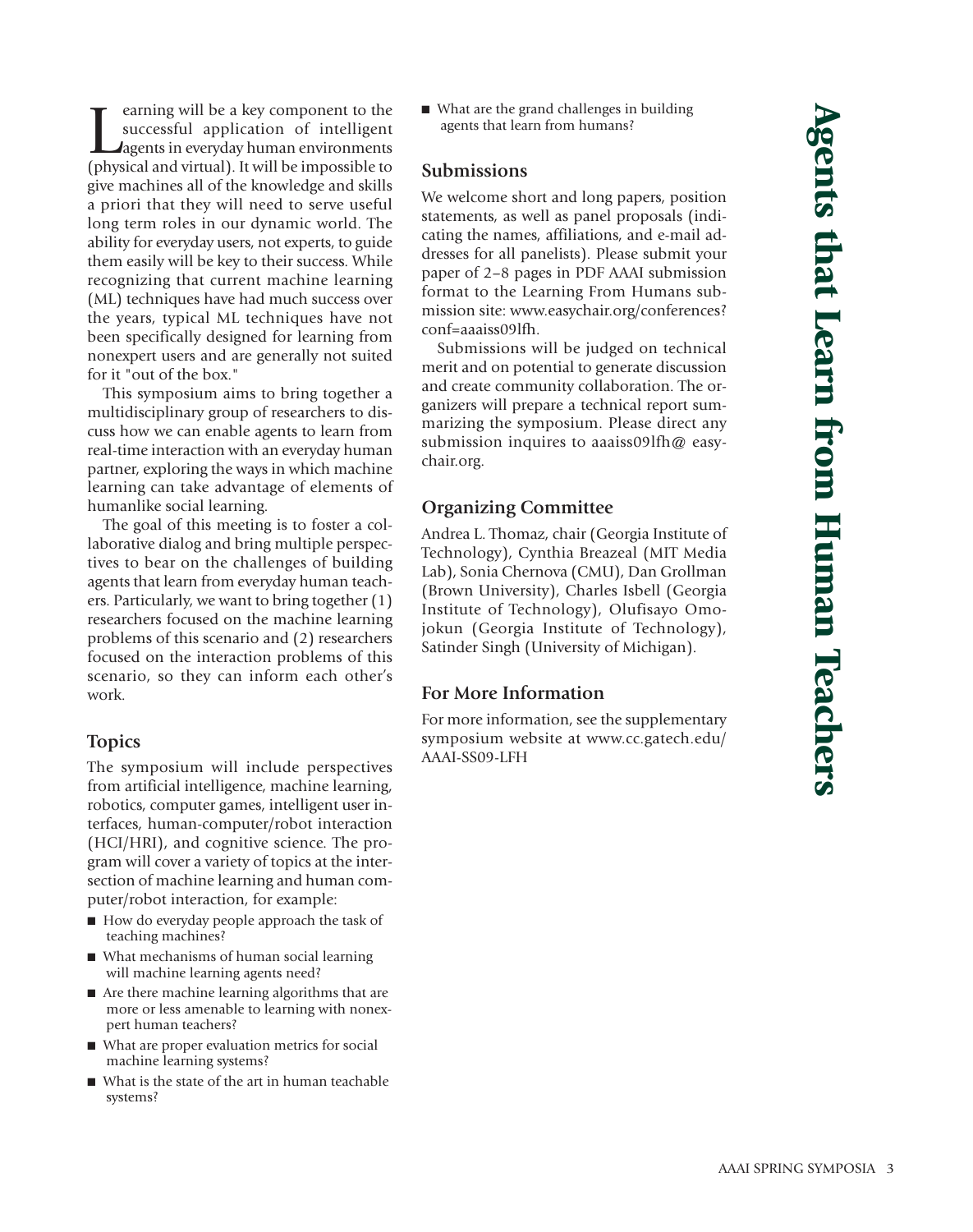Qualitative spatial and temporal rea-<br>soning, a subfield of AI that has<br>evolved over the past 25 years, aims<br>at the development of formalisms for represoning, a subfield of AI that has evolved over the past 25 years, aims senting spatial and temporal information, as typically communicated in human-machine interaction processes in spatial environments. With regard to applications, the symbolic languages and reasoning techniques in this field need to be tested against an integrated set of evaluation criteria known from computer and cognitive science.

The aim of the symposium is to underpin the development of theoretically well-founded and community-wide accepted evaluation standards and benchmarking problems for qualitative formalisms, reasoning techniques, and implemented reasoning systems. This includes the measures to compare different qualitative constraint formalisms in terms of cognitive adequacy, expressiveness, and computational efficiency; the development of a domain and problem specification language for benchmarking problems; the identification of significant benchmark domains and problem instances, and the creation of a problem repository; and the measures to evaluate the performance of reasoning systems.

The identification of benchmarking problems and the development of benchmark suites has had a significant impact on the advancement in different computer science and knowledge engineering domains (for example, AI planning, automated theorem proving, SAT, and CSP). We expect analogous benefits from benchmarking in the qualitative reasoning domain. In particular, the symposium will contribute to identify a graded set of challenges for future research and will push the development of qualitative reasoning methods and systems towards application-relevant problems.

#### **Format**

The symposium program will include invited talks, a limited number of short presentations as well as a tool or poster demonstration session such that researchers in the field can present their current work on benchmarking of qualitative spatial and temporal reasoning systems, significant use cases for qualitative reasoning, and more general mid-term and long-term challenges in the field. Topics for

working group sessions include qualitative reasoners, language standards for calculus and problem instance specifications, application-driven benchmark cases, and measures for the cognitive adequacy of qualitative formalisms.

#### **Submissions**

Interested participants should submit full papers (up to 6 pages in AAAI format), position papers (2 pages), or system description papers (2 pages) in PDF format to Bernhard Nebel at aaai09bench-qsr@informatik.uni-freiburg. de. Selected papers from the symposium will be published as an AAAI technical report.

#### **Organizing Committee**

Bernhard Nebel (University of Freiburg, Germany), Anthony G. Cohn (University of Leeds, UK), Jean-Francois Condotta (Université d'Artois, CRIL-CNRS, France), Max J. Egenhofer (University of Maine, USA), Ulrich Furbach (University of Koblenz-Landau, Germany), Jochen Renz (Australian National University, Australia), Peter van Beek (University of Waterloo, Canada), Stefan Woelfl (University of Freiburg, Germany), Diedrich Wolter (University of Bremen, Germany)

#### **For More Information**

For more information about the symposium, see the supplementary symposium web site at qsr.informatik.uni-freiburg.de/aaai09-bench.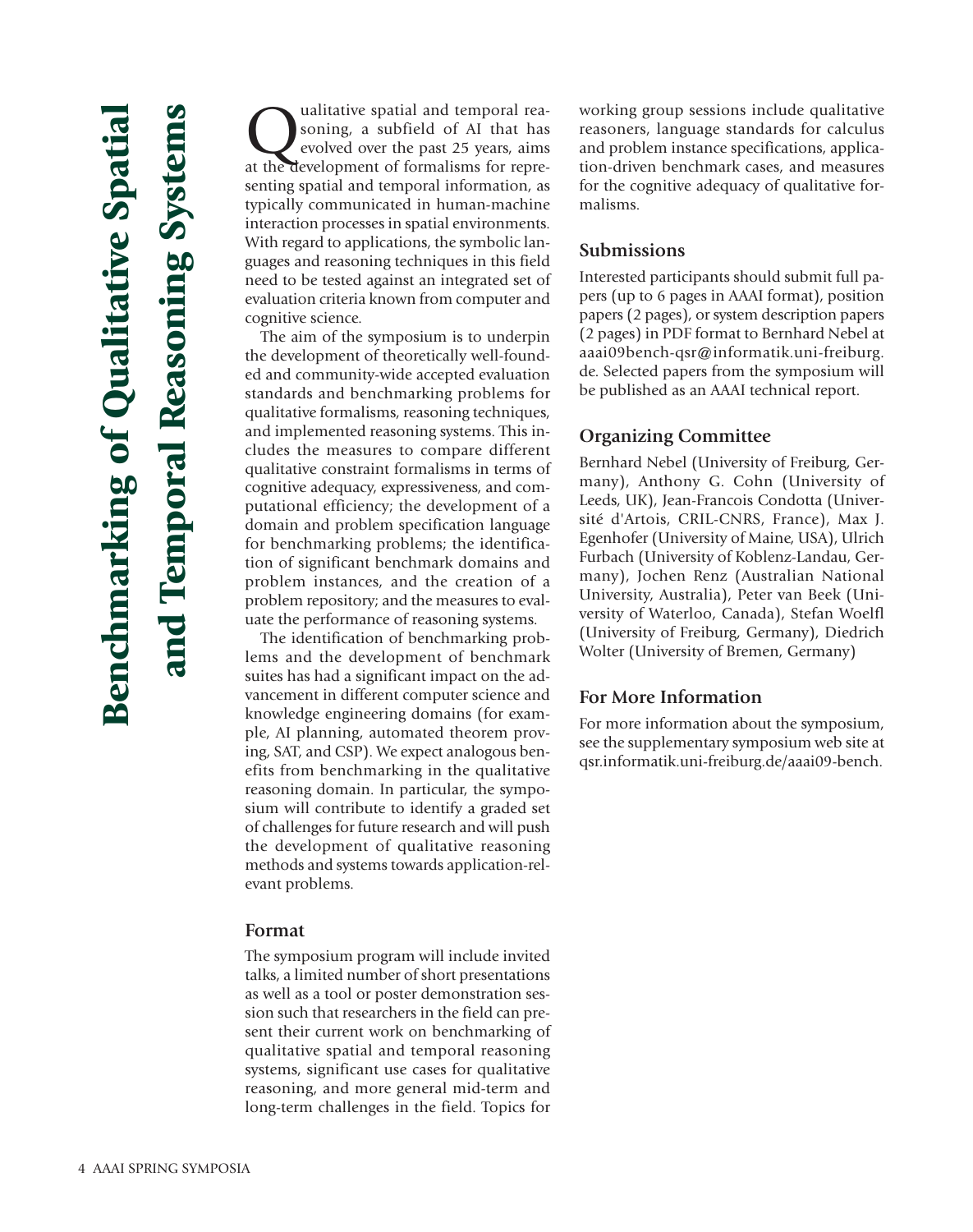S more artificial intelligence (AI) re-<br>search is fielded in real-world applica-<br>signed for human-machine interaction besearch is fielded in real-world applications, the evaluation of systems designed for human-machine interaction becomes critical. AI research often intersects with other areas of study, including humanrobot interaction, human-computer interaction, assistive technology, and ethics. Designing experiments to test hypotheses at the intersections of multiple research fields can be incredibly challenging. Many commonalities and differences already exist in experimental design for real-world systems. For example, the fields of human-robot interaction and human-computer interaction are two fields that have both joint and discrete goals. They look to evaluate very different aspects of design, interface, and interaction. In some instances, these two fields can share aspects of experimental design, while, in others, the experimental design must be fundamentally different.

We will provide a forum for researchers from many disciplines to discuss experiment design and the evaluation of real-world systems. We invite researchers from all applicable fields of human-machine interaction. We also invite researchers from allied fields, such as psychology, anthropology, design, humancomputer interaction, human-robot interaction, rehabilitation and clinical care, assistive technology, and other related disciplines.

# **Topics**

This symposium will focus on a wide variety of topics that address the challenges of experiment design for real-world systems including the following and other related topics:

- The design of system evaluations
- Successes and failures in system evaluations
- Survey design for user studies
- Understanding the role technology plays in society
- Ethics of human subject studies
- Evaluating the use of machines as interventions
- The uses of quantitative and qualitative data

# **Format and Submissions**

We will have a mix of plenary speakers, short presentations, and break-out groups. We will also have a poster session. Short presentations and posters are invited to submit an abstract (less than 3 pages) on experiments conducted during their research, focused on the experimental methodology, especially those with unusual and effective methodologies. Email submissions to aaai-sss-2009@cs.uml.edu.

# **Organizing Committee**

David Feil-Seifer (USC), Heidy Maldonado (Stanford University), Bilge Mutlu (CMU), Leila Takayama (Stanford University), Katherine Tsui (University of Massachusetts, Lowell)

# **Program Committee**

Jenny Burke (USF), Kerstin Dautenhahn (Hertfordshire), Gert Jan Gelderbloom (VI-LANS), Maja Mataric (USC), Aaron Steinfeld (CMU), Holly Yanco (University of Massachusetts, Lowell)

# **For More Information**

For more information about the symposium, see the supplementary symposium web site at www.cs.uml.edu/robots/aaai-sss-2009.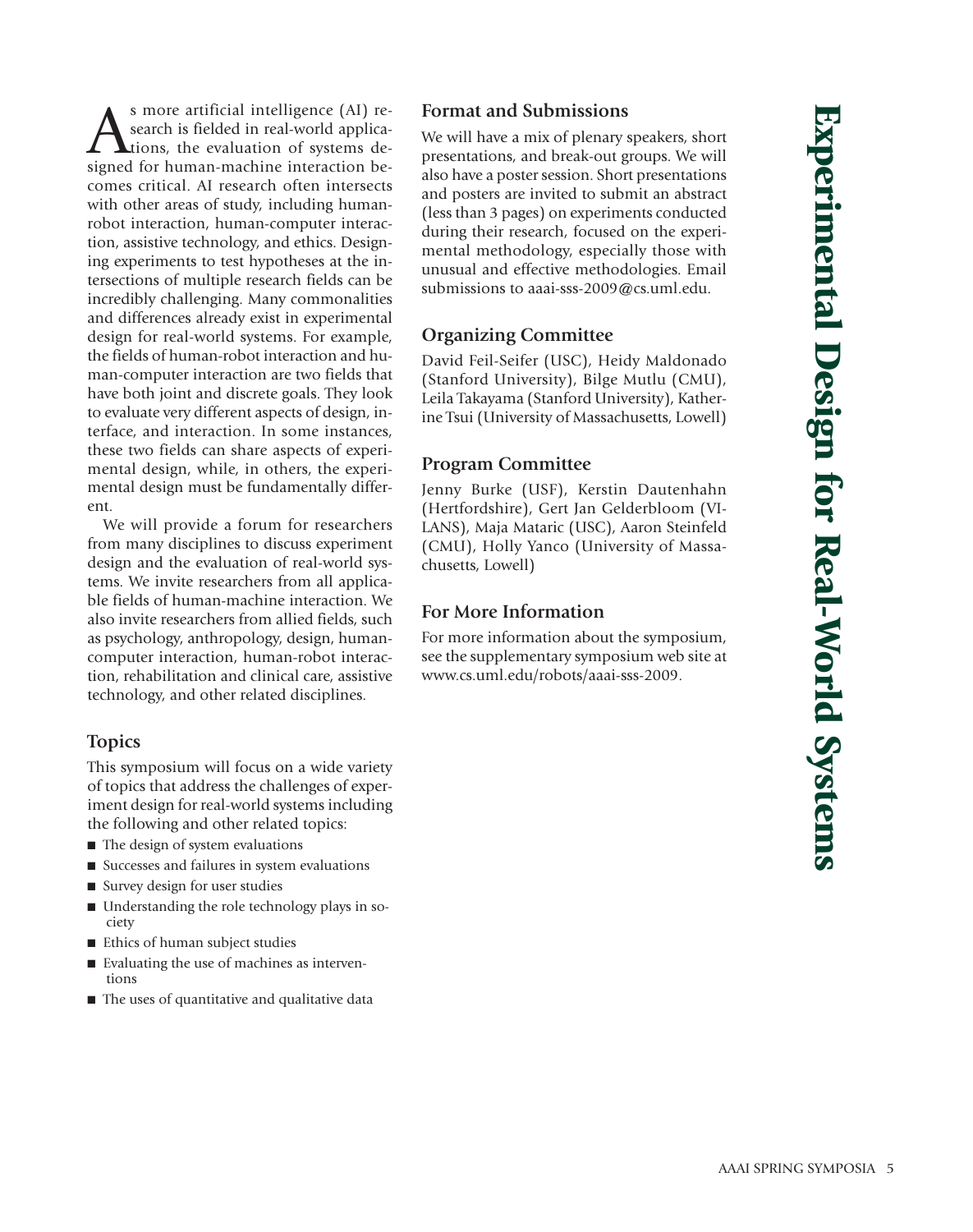The Human Behavior Modeling symposium will explore methods for creating<br>models of individual and group behav-<br>ior from data. Models include generative and he Human Behavior Modeling symposium will explore methods for creating models of individual and group behavdiscriminative statistical models, relational models, and social network models. Data includes low-level sensor data (GPS, RFID, accelerometers, physiological measures, and so on), video, speech, and text. Behaviors are high-level descriptions of purposeful or meaningful activity, including activities of daily living (such as preparing a meal), interaction between small sets of individuals (for example, having a conversation), and mass behavior of groups (such as the flow of traffic in a city).

While behavior modeling is part of many research communities, such as intelligent user interfaces, machine vision, smart homes for aging in place, discourse understanding, social network analysis, and others, this symposium will be distinguished by its emphasis on exploring general representations and reasoning methods that can apply across many different domains.

For example, there is much recent interest in modeling the behavior of individuals and groups based on GPS (global positioning system) traces of their movements. Some of the dynamic motion models that are being employed turn out to also be useful for inferring high-level human behavior from traces of image features in video. Another example are the recent developments in efficient algorithms for efficient estimation of exponential random graph models of social networks, which are finding applications ranging from discourse analysis to epidemiology.

Questions the participants in the symposium will discuss include the following:

- Representation: Is it important to make all levels of the model interpretable?
- Generalization: What are some effective strategies for generalization?
- Domain knowledge: How can commonsense prior knowledge be combined with sensor data?
- Evaluation: How do we evaluate models in real world scenarios, especially when ground truth data is sparse or unavailable?

#### **Format and Submissions**

Papers: The symposium agenda will include oral and poster presentations. We seek papers

that collectively span the range of human behavior modeling — from individuals to groups to societies — using a variety of different computational techniques and data sources.

Panels: In addition, we will have moderated panels and open discussions to encourage brainstorming, and to specifically identify grand challenge problems that could serve as a focal point for research efforts and innovation, and would provide a context in which to compare different methodologies and tools. Those interested in leading a panel should send in a two-page panel proposal by October 3, 2008. Please e-mail name and affiliation of all panelists.

Doctoral Thesis Position Papers: To encourage graduate student participation, we also invite advanced Ph.D. student to submit thesis position paper (6 pages, AAAI format) by the submission deadline.

E-mail all submissions to aaai\_ss09\_hbm@ cs.dartmouth.edu. Submissions will be judged on their technical merit and the potential to generate discussion and collaborations.

Participation in the symposium is open to all but space is limited. Persons interested in the symposium without contributing a paper or a panel are required to send e-mail by January 31, 2009 to reserve a spot.

#### **Organizing Committee**

Henry Kautz (University of Rochester), Tanzeem Choudhury (Dartmouth College), Ashish Kapoor (Microsoft Research)

#### **Program Committee**

Samy Bengio (Google), Hung Bui (SRI), Dieter Fox (University of Washington), Eric Horvitz (Microsoft Research), Rana El Kaliouby (MIT), Jiebo Luo (Kodak Research Laboratories), Chris Pal (University of Rochester), Alex (Sandy) Pentland (MIT), Daniel Gatica-Perez (IDIAP), Matthai Philipose (Intel Research), Nicu Sebe (University of Amsterdam

#### **For More Information**

For more information about the symposium, see the supplementary symposium web site at www.cs.dartmouth.edu/~tanzeem/hbn\_ss09/.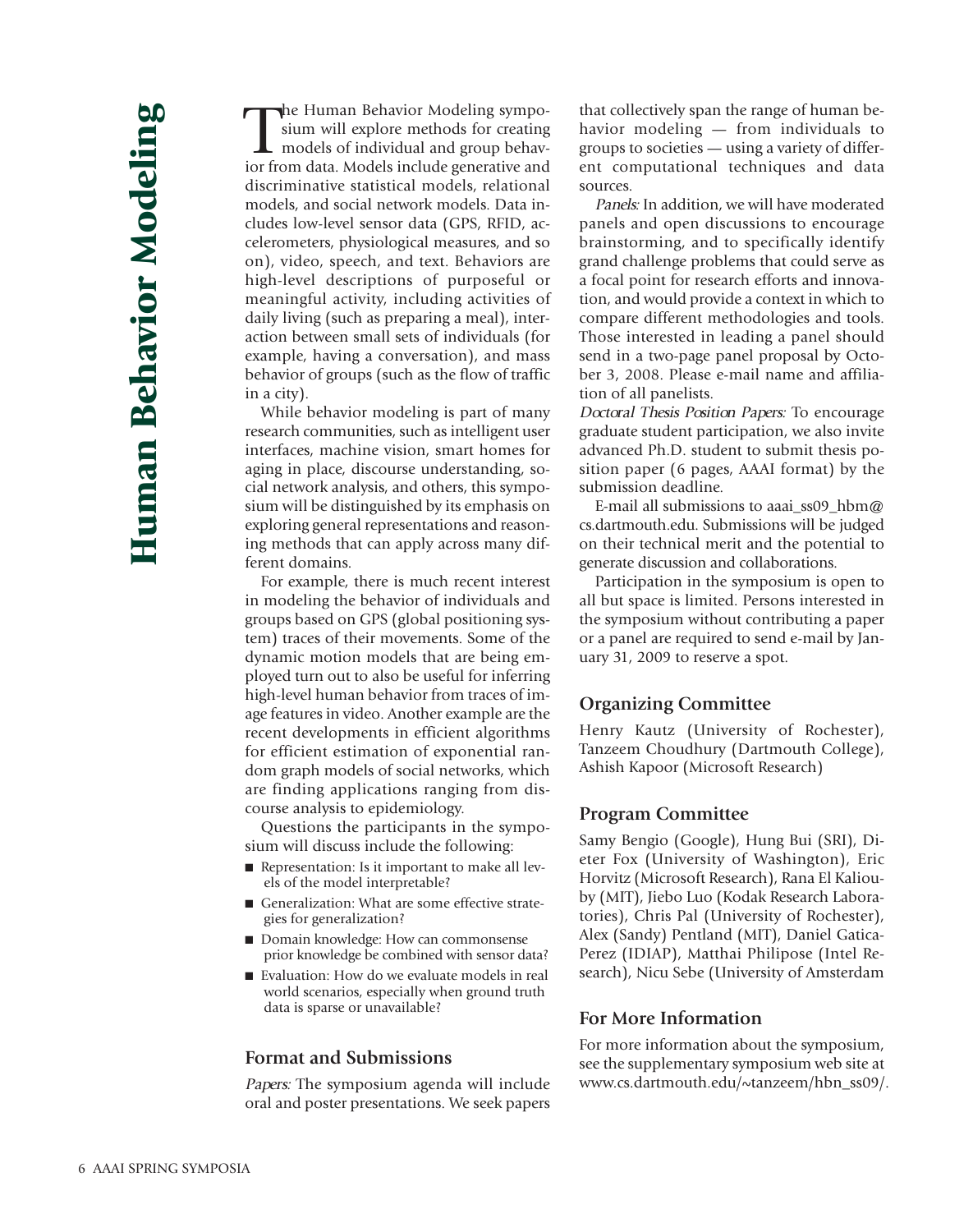Possible symposium topics comprise, but are not limited to the following: Conceptual modelling in event-driven process-Modeling context in event-driven processing Event processing languages Business rules and event-driven processing Editors for complex events Complex event processing in highly distributed AI applications Modeling reactive systems using event-driven Complex event patterns mining Temporal aspects in event mining Prediction of events Evolution of existing models

- *Reasoning/Processing* The role of logic in event processing Distributed reasoning for events Reasoning with uncertain events Reasoning under real-time constraints
- *Advanced Applications*

#### **Submissions**

**Topics**

■ *Modeling* 

ing

processing

■ *Discovery* 

Papers should be prepared using the two-column AAAI conference paper format. Long papers should be at most six pages; short papers at most two pages. Papers must be submitted electronically via the symposium website.

#### **Organizing Committee**

Nenad Stojanovic, chair, (FZI – Research Center for Information Technologies at the University of Karlsruhe, Germany), Andreas Abecker (FZI, Germany), Opher Etzion (IBM Research Lab, Haifa, Israel), Adrian Paschke (RuleML Inc, Canada)

#### **For More Information**

For more information about the symposium, see the supplementary symposium web site at sss09.fzi.de

For vent-based systems are now gaining in-<br>Foreasing momentum as witnessed by<br>Current efforts in areas including event-<br>driven architectures, business process mancreasing momentum as witnessed by current efforts in areas including eventdriven architectures, business process management and modeling, Grid computing, Web services notifications, and message-oriented middleware. They become ever important in various application domains, ranging from traditional business applications, like supply-chain management, to the entertainment industry, like on-line gaming applications.

However, the current status of development is just the tip of the iceberg compared with the impact that event processing could achieve, as already reported by market research companies. Indeed, existing approaches are dealing primarily with the syntactical (but very scalable) processing of low-level signals and primitive actions, which usually goes with an inadequate treatment of the notions of time, context or concurrency (for example, synchronization). For example, some of the current event processing products are descendents of the active database research that misses efficient (formal) handling of termination, priority ordering, and confluence in rule bases.

AI and especially symbolic (for example, logic-based) approaches provide native background for the (formal) representation of the above mentioned missing concepts, enabling evolution from event processing systems into intelligent reactive systems. The work done in temporal logic, spatial reasoning, knowledge representation, ontologies, and so on enables more declarative representation of events and actions and their semantic processing. Contextual reasoning can support complex event prediction. Transactional logic can be used for ensuring the consistency between highly dependent processes in a formal way.

On the other side, the heterogeneous and highly distributed nature of event-processing systems, especially on the web, provides new challenges for AI and logics, like the contextualized reasoning over large stream data, scalable mapping of complex structures, or distributed approximate reasoning, to name but a few.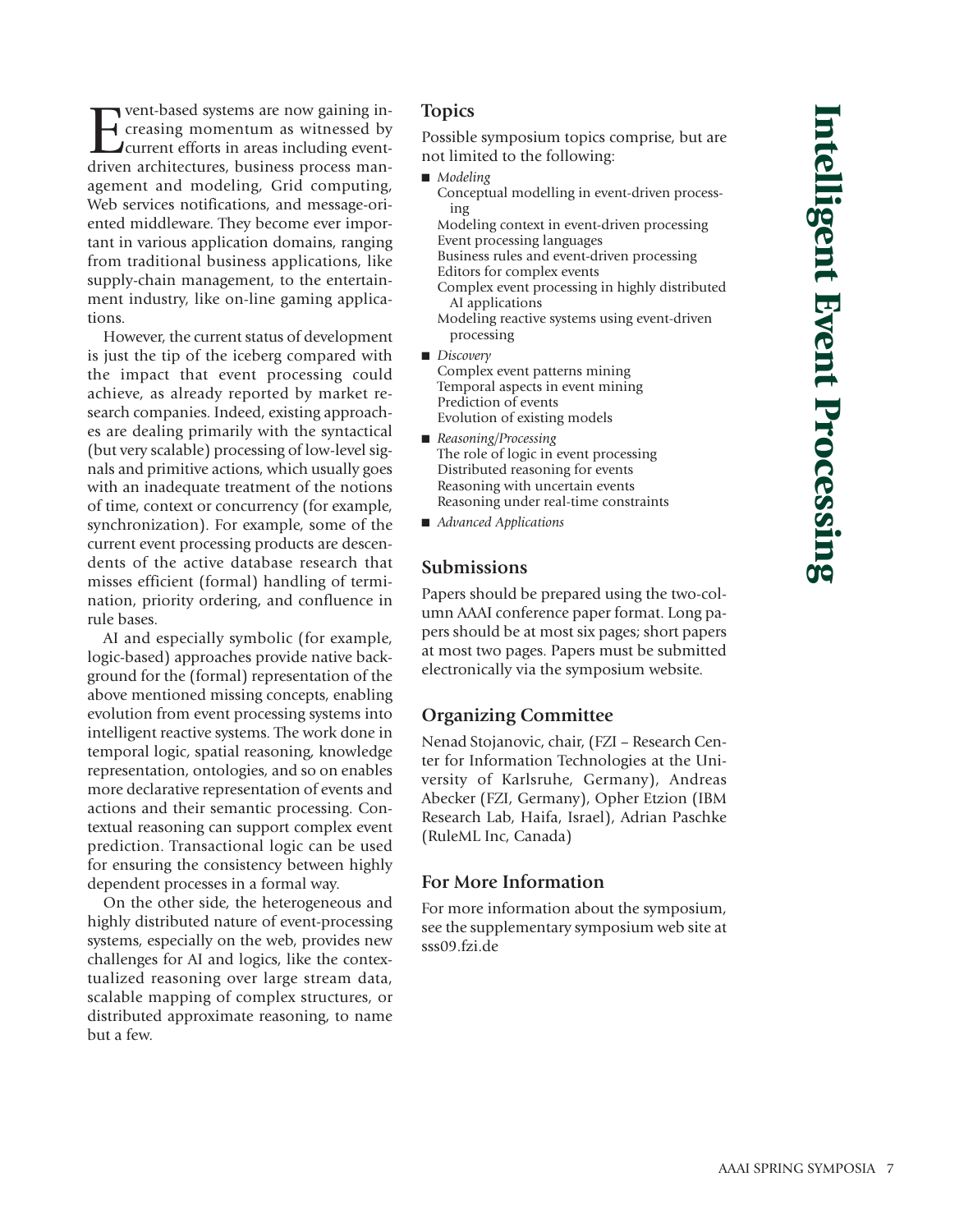$\blacksquare$  arrative is a pervasive aspect of all human societies. Human beings make sense of the world by constructing stories and listening to the stories of others. In addition, stories as a form of entertainment play a central role in our social and leisure lives. As a result, story and narrative have become a key interest for artificial intelligence researchers. The role of narrative as a primary mechanism for organizing human experience has been recognized in many fields. Work in narrative has become increasingly multidisciplinary with influences from many fields including art, psychology, cultural and literary studies, as well as drama.

This symposium aims to advance research in narrative technologies by bringing together relevant research communities to discuss innovations, progress and development in the field. Topics of interest include, but are not limited to the following:

- Story understanding and generation
- Narrative structure in interface design
- Narrative structure in the design of autonomous agents
- Believable agents
- Interactive storytelling
- Narrative in commonsense reasoning
- Narrative in intelligent learning environments
- Narrative in serious games and edutainment
- Intelligent narrative authoring tools
- Narrative psychology
- Narrative theory
- Emergent narrative
- Virtual cinematography
- Emotion modeling
- Natural language generation/understanding for narrative

There will be at least two panel discussions on topics such as "challenges for NLP in narrative research," "new challenges in developing novel authoring paradigms," or "integrating research advances for building complete narrative environments." If you are interested in hosting a panel discussion, please contact the organizers at int2@cc.gatech.edu.

#### **Submissions**

The symposium will include three categories of papers: full papers of no more than eight (8) pages; extended abstracts of no more than four (4) pages; and demonstration and poster papers of two to four (2–4) pages. To foster more small-group discussions, every accepted paper will be presented as a poster regardless of length. Depending on the number of accepted papers, the full-length accepted papers will be invited to give 20–30 minute talks in addition to their poster presentation. The remaining accepted papers will be given five minute "spotlight" talks designed to advertise their poster. The full-length talks will be selected to illustrate the breadth of research, rather than be an indicator quality.

#### **Organizing Committee**

Sandy Louchart, cochair (Heriot-Watt University), Manish Mehta, cochair (Georgia Institute of Technology), David L. Roberts, cochair (Georgia Institute of Technology), David Herman (Ohio State University), Marie-Laure Ryan, David Thue (University of Alberta)

#### **For More Information**

For more information, contact the organizers at int2@cc.gatech.edu or visit the symposium's supplementary web site at www.cc.gatech.edu/conferences/aaai-int2/.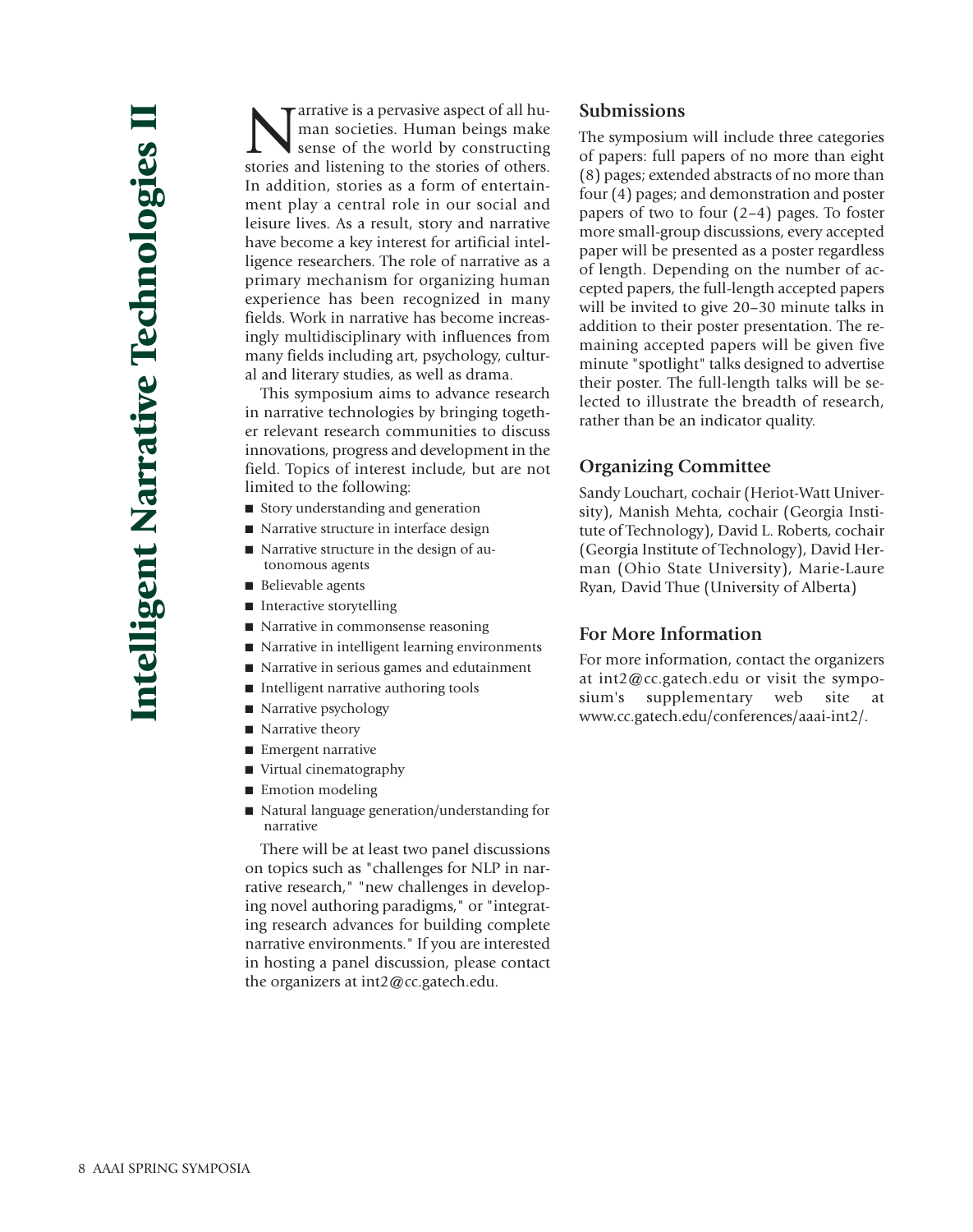The majority of human knowledge is encoded in text, and much of this text is available in machine readable form on the web. But to machines, the knowledge enhe majority of human knowledge is encoded in text, and much of this text is available in machine readable form on coded in the texts they read remains inaccessible. Significant progress has been made in such basic areas of language processing as morphological analysis, syntactic parsing, proper name recognition, and logical form extraction. This has already advanced information extraction and filtering capabilities, as a variety of current application systems demonstrate. Still, intelligent machines of today cannot yet claim to be able to generate semantic representations on the scale and of the depth sufficient to support automatic reasoning, a situation often blamed on the knowledge acquisition bottleneck.

The goal of this symposium is to stimulate discussion and open exchange of ideas about two aspects of making texts semantically accessible to, and processable by, machines. The first, learning by reading, relates to automatically extracting machine-understandable (machine-tractable) knowledge from text. The second, learning to read, is related to automating the process of knowledge extraction required to acquire and expand resources (for example, ontologies and lexicons) that facilitate learning by reading. There is a clear symbiotic relationship between these two aspects — expanding knowledge resources enables systems that extract knowledge from text to improve at that task over time and vice versa. Given significant diversity in topics, terminology, and writing styles, learning to read will be crucial to large-scale deployment of systems that learn by reading.

# **Topics**

Topics of interest include, but are not limited to, the following:

- Extracting ontologies de novo from text
- Expanding ontologies (learning new concepts or properties) by automatic processing of text
- Expanding lexicons (adding new terms or linking lexicons to ontologies) through automatic text processing
- End-to-end self-bootstrapping systems that learn by reading by learning to read
- Special challenges posed by extracting knowledge from text gathered from the web
- Semantic integration and interoperability
- Evaluation metrics for systems that learn by reading or learn to read
- Learning from expository texts (for example, encyclopedias)
- Targeted (goal-directed) machine reading
- Special challenges posed by learning (either to read or by reading) for long periods of time (called "lifelong learning" in the machine learning community)
- Reasoning with knowledge acquired from text
- Knowledge mining

#### **Submissions**

Submissions can be either position statements (no more than 2 pages) or full papers (no more than 8 pages) in standard AAAI format, and should be mailed to either of the cochairs (sergei@umbc.edu or oates@umbc. edu). PDF format is preferred, but others, such as Word, are acceptable.

# **Organizing Committee**

James Allen (University of Rochester), Peter Clark (Boeing Corporation), Jon Curtis (Cycorp), Graeme Hirst (University of Toronto), Sergei Nirenburg, cochair (University of Maryland, Baltimore County), Tim Oates, cochair (University of Maryland, Baltimore County), Lenhart Schubert (University of Rochester), John F. Sowa (VivoMind Inc.)

# **For More Information**

For more information about the symposium, see the supplementary symposium web site at www.coral-lab.org/~oates/aaai2009ss/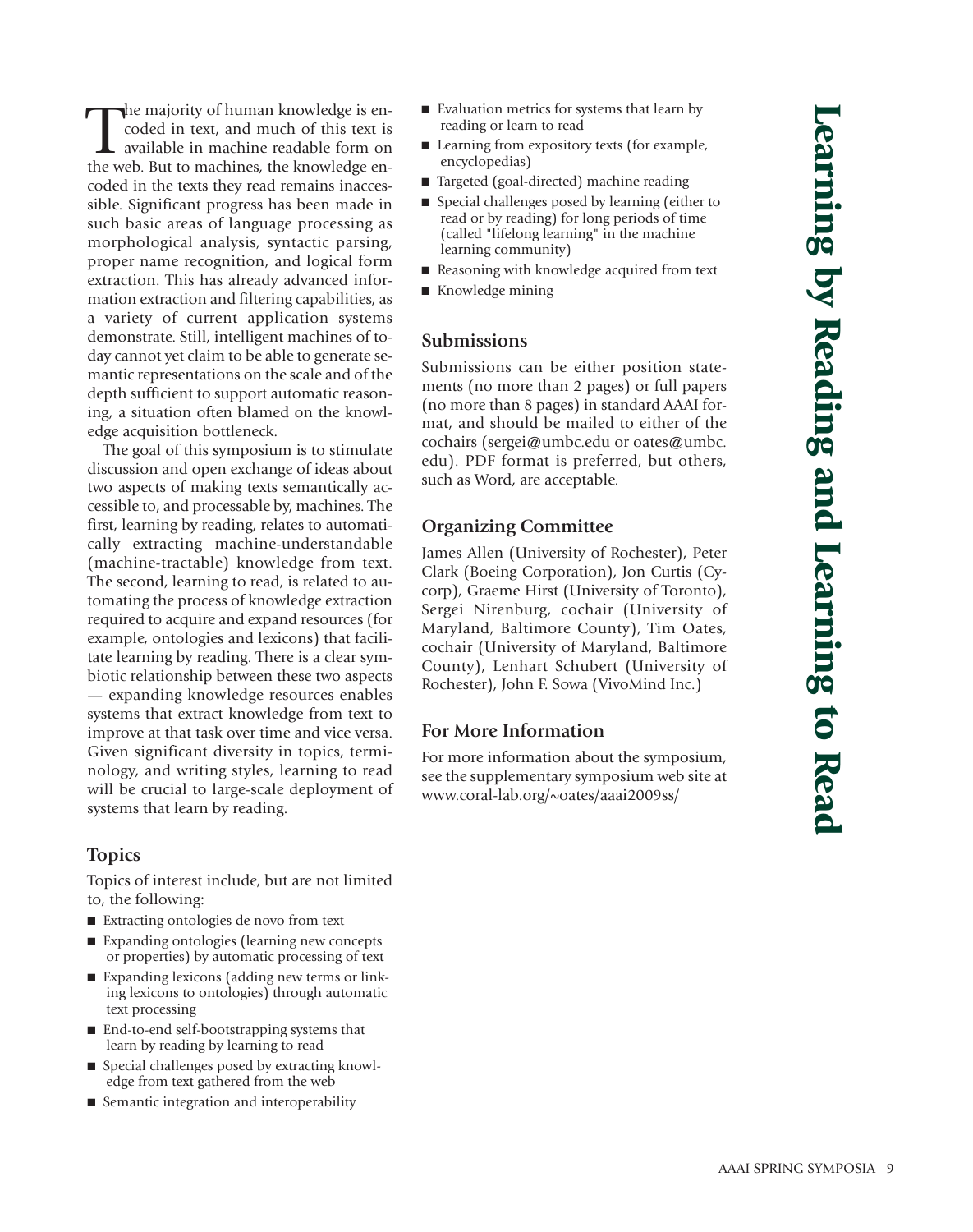Web 2.0 (also known as the social web) applications such as Wikipedia, LinkedIn, and FaceBook, are well known for fast-growing online data production via their network effects. Meanwhile, emerging web 3.0 applications, driven by semantic web technologies such as RDF, OWL and SPARQL, offer powerful data organization, combination, and query capabilities.

The social web and the semantic web complement each other in the way they approach content generation and organization. Social web applications are fairly unsophisticated at preserving the semantics in user-submitted content, typically limiting themselves user tagging and basic metadata. Because of this, they have only limited ways for consumers to find, customize, filter and reuse data. Semantic web applications, on the other hand, feature sophisticated logic-backed data handling technologies, but lack the kind of scalable authoring and incentive systems found in successful social web applications. As a result, semantic web applications are typically of limited scope and impact. We envision a new generation of applications that combine the strengths of these two approaches: the data flexibility and portability of that is characteristic of the semantic web, and the scalability and authorship advantages of the social web.

In this symposium, we are interested in bringing together the semantic web community and the social web community to promote the collaborative development and deployment of semantics in the web context. We welcome constructive papers on, for example: (1) how semantic technologies, especially knowledge representation and collective intelligence, can benefit social web content organization and retrieval; (2) how social web technologies can facilitate massive semantic content production; and (3) how to address the requirements, for example, reasoning scalability and semantic convergence issues, which emerge from the combination.

#### **Topics**

We encourage submissions of full papers, extended abstracts, demonstrations and posters describing research and applications that deal with (but not limited to) the following topics on social semantic web:

■ Collaborative and collective semantic data gen-

eration and publishing

- Semantic tagging and annotation for social web
- Data integration
- Data portability
- Data analysis and data mining
- Privacy, policy and access control
- Provenance, reputation and trust
- Scalable search, query and reasoning
- Semantically-enabled social applications: semantic wikis, semantic desktops, semantic portals, semantic blogs, semantic calendars, semantic e-mail, semantic news, and so on.

#### **Submissions**

Interested participants should submit papers in PDF format to www.easychair.org/conferences/?conf=ssw08. Submissions should be formatted in the AAAI format. Full papers are limited in 6 pages and position papers and demos are limited in 2 pages. Selected papers from the symposium will be published as an AAAI technical report.

#### **Organizing Committee**

Mark Greaves (Vulcan Inc.), Li Ding (Rensselaer Polytechnic Institute), Jie Bao (Rensselaer Polytechnic Institute), Uldis Bojars (National University of Ireland, Galway)

#### **For More Information**

For more information about the symposium, see the supplementary symposium web site at tw.rpi.edu/portal/index.php/Social\_Web\_Se mantics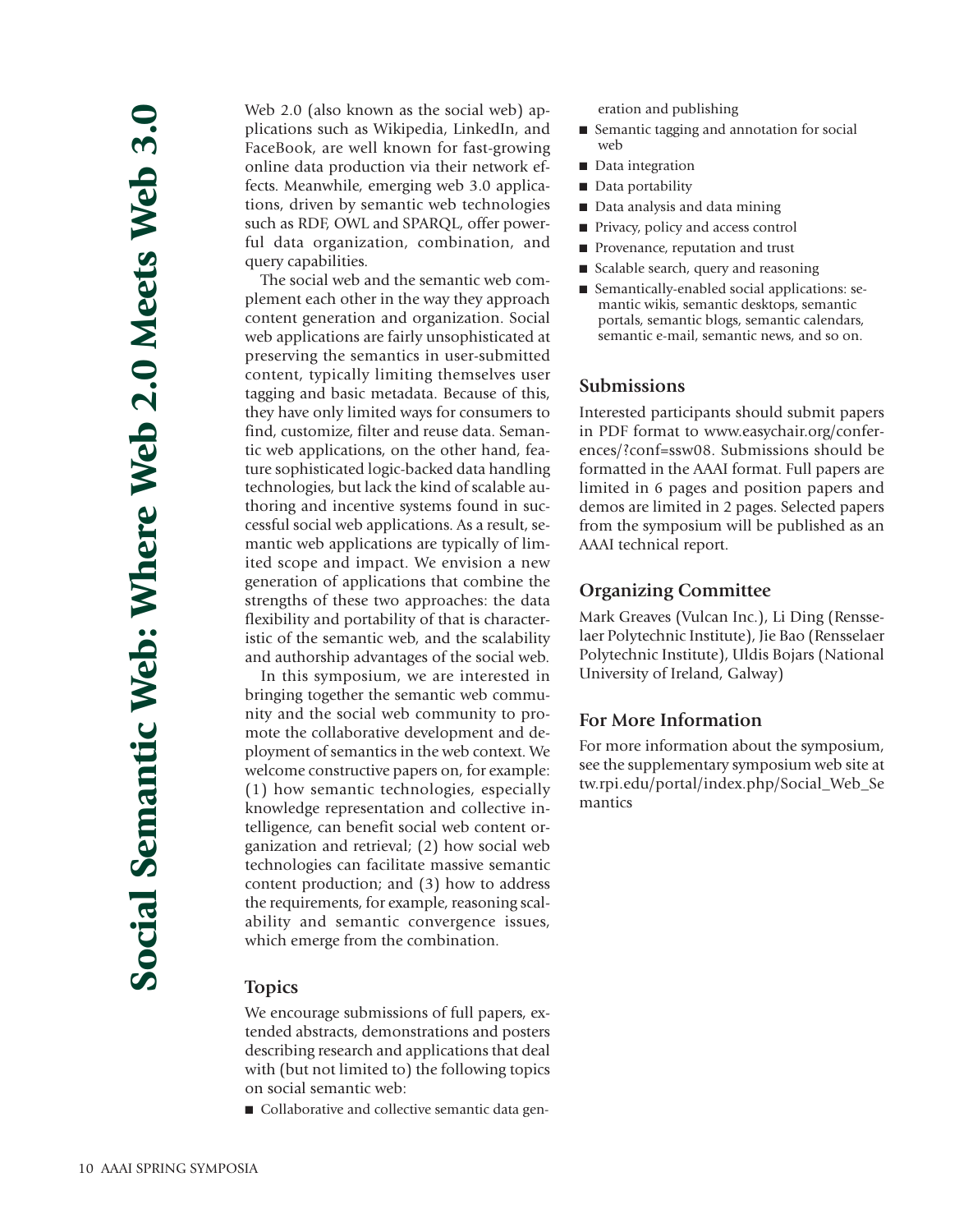The Technosocial Predictive Analytics<br>
Symposium will explore new methods<br>
for anticipatory analytical thinking that<br>
(1) implement a multiperspective approach he Technosocial Predictive Analytics Symposium will explore new methods  $\mathsf{\mathsf{L}}$  for anticipatory analytical thinking that to predictive modeling through the integration of human and physical factors, leveraging knowledge insights from both the social and natural sciences, and (2) utilizes ancillary disciplines to the modeling tasks to (a) enhance cognitive access, and (b) facilitate the achievement of knowledge inputs.

Our goal is to bring together experts from a variety of disciplines relevant to this emerging field of inquiry to stimulate the inception of a new community of interest. In doing so, we elicit contributions in predictive modeling and ancillary disciplines relative (but not limited) to the following areas:

- Probabilistic modeling
- Evidentiary reasoning
- Agent-based modeling
- Equation-based modeling
- Risk analysis
- Decision support
- Interactive visualization
- Information analytics
- Augmented/enhanced cognition
- Serious gaming
- Information extraction
- Content analysis
- Knowledge representation
- Expert knowledge elicitation and dissemination
- Collaborative work
- Social intelligence and related Web 2.0 technologies and processes
- Structured argumentation
- Evaluation

#### **Submissons**

Paper submissions will be accepted in three areas:

#### **Technosocial Modeling**

Papers will address the development, implementation, and evaluation of new multiperspective methods and algorithms in predictive modeling.

#### **Knowledge Inputs**

Papers will describe novel ways of (1) leveraging computer aided content/signal extraction and analysis for marshaling actionable evidence, and (2) using knowledge-representation methods to encapsulate and access expert knowledge and marshaled evidence.

#### **Cognitive Enhancement**

Papers will address the use of visual interactivity and enhanced cognition techniques to empower the user in the modeling task, promote inferential transparency in the analysis of modeling and simulation outputs, and support collaborative/competitive decisionmaking.

The symposium will include invited talks related to these three areas and a special session with government agency representatives to discuss application requirements and follow-on activities.

Please send inquiries and submissions to antonio.sanfilippo@pnl.gov.

# **Organizing Committee**

Antonio Sanfilippo, chair (Pacific Northwest National Laboratory), Peter Brooks (Intelligence Advanced Research Projects Agency), Kathleen Carley (Carnegie Mellon University), Claudio Cioffi-Revilla (George Mason University), Nigel Gilbert (University of Surrey), David Sallach (Argonne National Laboratory), Jim Thomas (Pacific Northwest National Laboratory), Steve Unwin (Pacific Northwest National Laboratory)

#### **For More Information**

For more information about the symposium, see the supplementary symposium web site at predictiveanalytics.pnl.gov